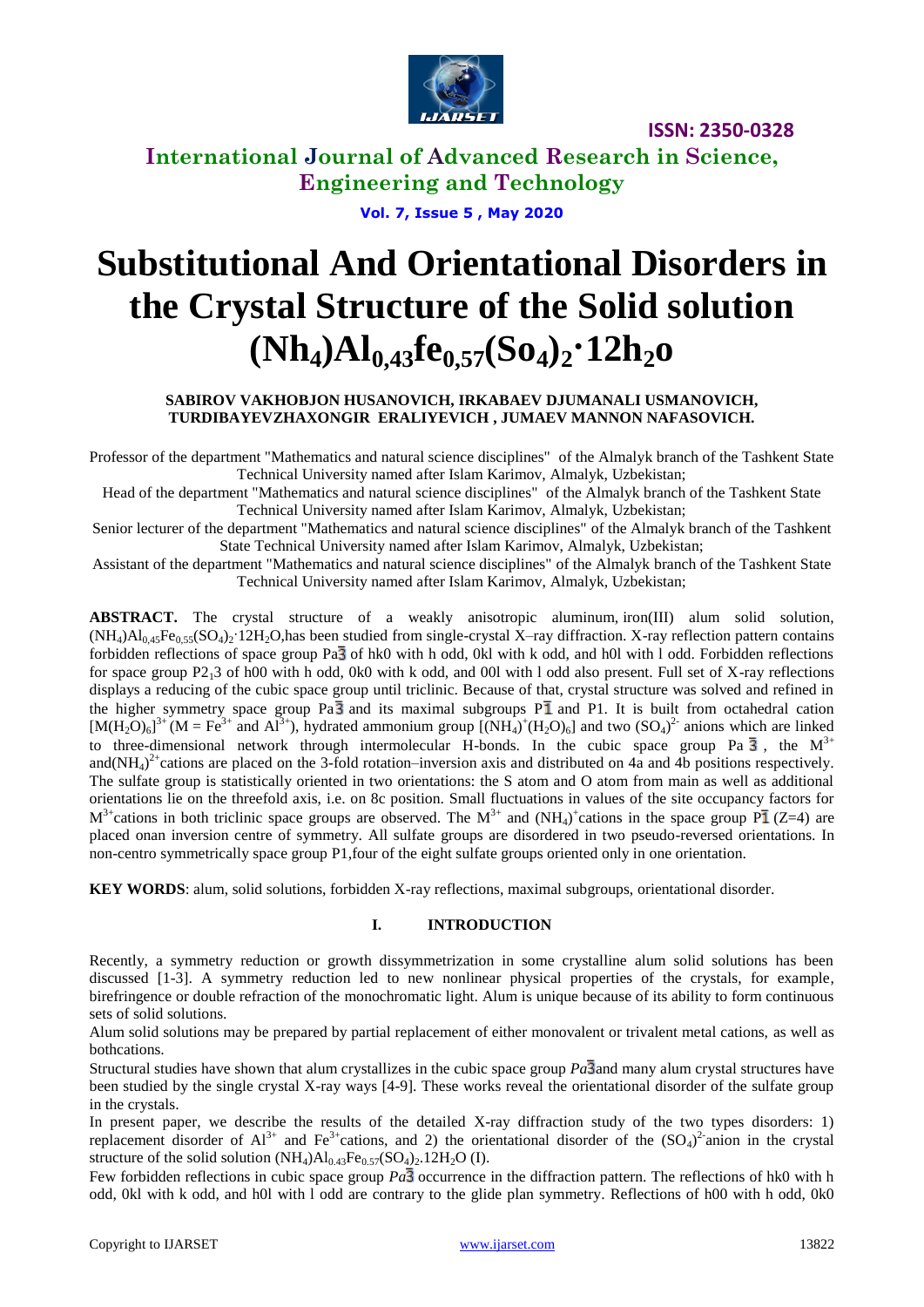

**ISSN: 2350-0328**

### **International Journal of Advanced Research in Science, Engineering and Technology**

### **Vol. 7, Issue 5 , May 2020**

with k odd, and 00l with l oddnot agree with the screw axes  $2<sub>1</sub>$ . The forbidden reflections of hkl with h+k, h+l and k+l oddindicate to the loss of the symmetry  $\overline{3}$  of the Wyckoff positions 4*a* and 4*b*.By taking into account these extra reflections, the cubic symmetry is reduced until triclinic. For determination of the influences the lowering of the symmetry to the crystal structure, ithas solved and refined crystal structure of the solid solution I in the higher symmetric space group  $Pa\overline{3}$ , and its maximal triclinic subgroups  $P\overline{1}$  and P1.

The occurrence of the forbidden in the cubic space group reflections may be related to replacement by cations  $Al^{3+}$  and  $Fe<sup>3+</sup>$  with different atomic scattering factors of the special equivalent positions in the cell. The forbidden reflections has been previously observed in X-ray analysis of a solid solution of alum  $K_{0.9}(NH_4)_{0.1}Al(SO_4)_2.12H_2O$ containing a small proportion of monovalent cation $NH_4^+$ , but they not was discussed in detail [2]. The lattice parameter of I  $(a=12.263(3)$  Å) is distinctly more than that of a  $(NH_4)Al(SO_4)_2$ <sup> $\cdot$ </sup> $12H_2O$   $(12.242(1)$  Å)[5] and while is less than that for natural mineral "lonecreekite" (NH<sub>4</sub>)Fe<sub>0.75</sub>Al<sub>0.25</sub>(SO<sub>4</sub>)<sub>2</sub>.12H<sub>2</sub>O (12.302 Å) [10](all single-crystal X-ray diffraction experiments are performed at room temperature). The information about ammonium iron alum's lattice parameters is absent, and to compare withthe lattice parameters of ammonium iron alum is not available.

#### **II. MATERIALS AND METHODS**

The single crystals of  $(NH_4)AI_{0.43}Fe_{0.57}(SO_4)$ ; 12H<sub>2</sub>O (I) were obtained by addition of ammonium alum to the sulfuric acid solution( $pH<4$ ) of the iron (III) sulfate. The solution was slowly heated to 350 K and after that, was left for evaporation at room temperature. After one days, small size colorless octahedral crystals appears on the bottom of the glass. The single crystals for X-Ray diffraction experiment were isolated from solution, dried at the air. By further evaporation of the solution, the colorless octahedral crystals take up the hexagonal antiprism form. Thus, an inversion axis of symmetry  $\overline{3}$  appears in the *HABITUS* of the alum crystals. The colorless, octahedral-shaped crystals of I have the following parameters:  $a = b = c = 12.263(1)$  Å,  $V = 1844.3(4)$  Å<sup>3</sup>,  $Z = 4$ ,  $d_{\text{calc}} = 1.69$  g/cm<sup>3</sup>.

The X-ray experiment with a  $0.3 \times 0.2 \times 0.2$  mm single crystal was performed on an Xcalibur, Ruby diffractometer(λCuKα radiation, room temperature, 6.25 <*θ*< 75.89°, –15 ≤ *h* ≤ 15, –15≤ *k* ≤ 15, –15 ≤ *l* ≤ 15, 37 700 reflections with  $\geq 2\sigma(I)$ , graphite monochromator,  $\omega$ -scanning). In the space group *Pa*  $\overline{3}$ , 255 of the observed reflections are forbidden. Theempirical absorption corrections, Lorentz factor, and polarization were applied using the CrysAlisPro software [11].The calculations were performed using the SHELX-97 software in the full-matrix anisotropic approximation for all non-hydrogen atoms [12-14]. Molecular graphics was performed by programs *SHELX*  [14] and Mercury [15].

In the space group *Pa* H atoms of both water molecules were located from the Fourier difference maps and refined in the isotropic approximation, in the group *P* they refined using the riding model, and in the *P*1group they were not refined. Only in the space group  $Pa\overline{3}H$  atoms of the NH<sub>4</sub><sup>+</sup>cation were located from the Fourier difference maps. Further they were refined in the riding model. For the space group *P*1 the coordinates of H atoms were calculated by the data for the group  $Pa\overline{3}$ . The Fe<sup>3+</sup> and Al<sup>3+</sup>cations in the space group  $Pa\overline{3}$  share the same position with populations 0.521 (5) and 0.479 (5)respectively. In the space groups  $P\bar{1}$ , and P1, the populations of Fe and Al atomic positions were determined with the restriction  $\sin\theta/\lambda \leq 0.4$ . The obtained occupancies of 0.57 (Fe) and 0.43 (Al) correspond to the results of the chemical analysis. The final refinements of the structure in all space groups were carried out with these values of the populations. In the structure refinement, the standard values of geometric parameters of a  $SO_4$  tetrahedron were used. The anisotropic displacement parameters of crystal-chemically equivalent atoms were established to be same in all space groups. The main experimental dates and refinement parameters for the crystal structure of I in different space groups are given in Table 1; the atomic coordinates and isotropic atomic displacement parameters may be received from author by *E*-mail. The most important interatomic distances and bond angles are given in Table 2.The very difficult problem in the refinement of the crystal structure of I was to determinate the positions of the O atoms of the disordered sulfate group. Coordinates of the O atoms in the "normal" orientation being on the 3-fold rotation axis in the space group  $Pa\overline{3}$  is determinated easy but the O atoms in "reversed" positions with respect to the latter exhibit abnormally large anisotropic displacement parameters. By anisotropic refinement, some O atoms become "non-positive defined" or its anisotropic displacement parameters became abnormal. The attribute "non-positive defined" atom disappears by independent refinement of the coordinates of each O atom, but at the same time, the site occupation factors for each «pseudo-reversed» O atom show a small s.o.f. than O atoms this group in general position. For correction abovementioned problems in the space groups  $Pa\overline{3}$  and  $P\overline{1}$ , the O atoms of the sulfate groups in "reversed" positions and in the space group *P*1 both disordered O atoms were refined in isotropic approach by application of the restraints SIMU and SADI. The ISOR instruction was applied to the crystallization hydrate molecules in both space groups.The hydrogen atoms in all space groups, except the H atoms of ammonium group in both triclinic space groups,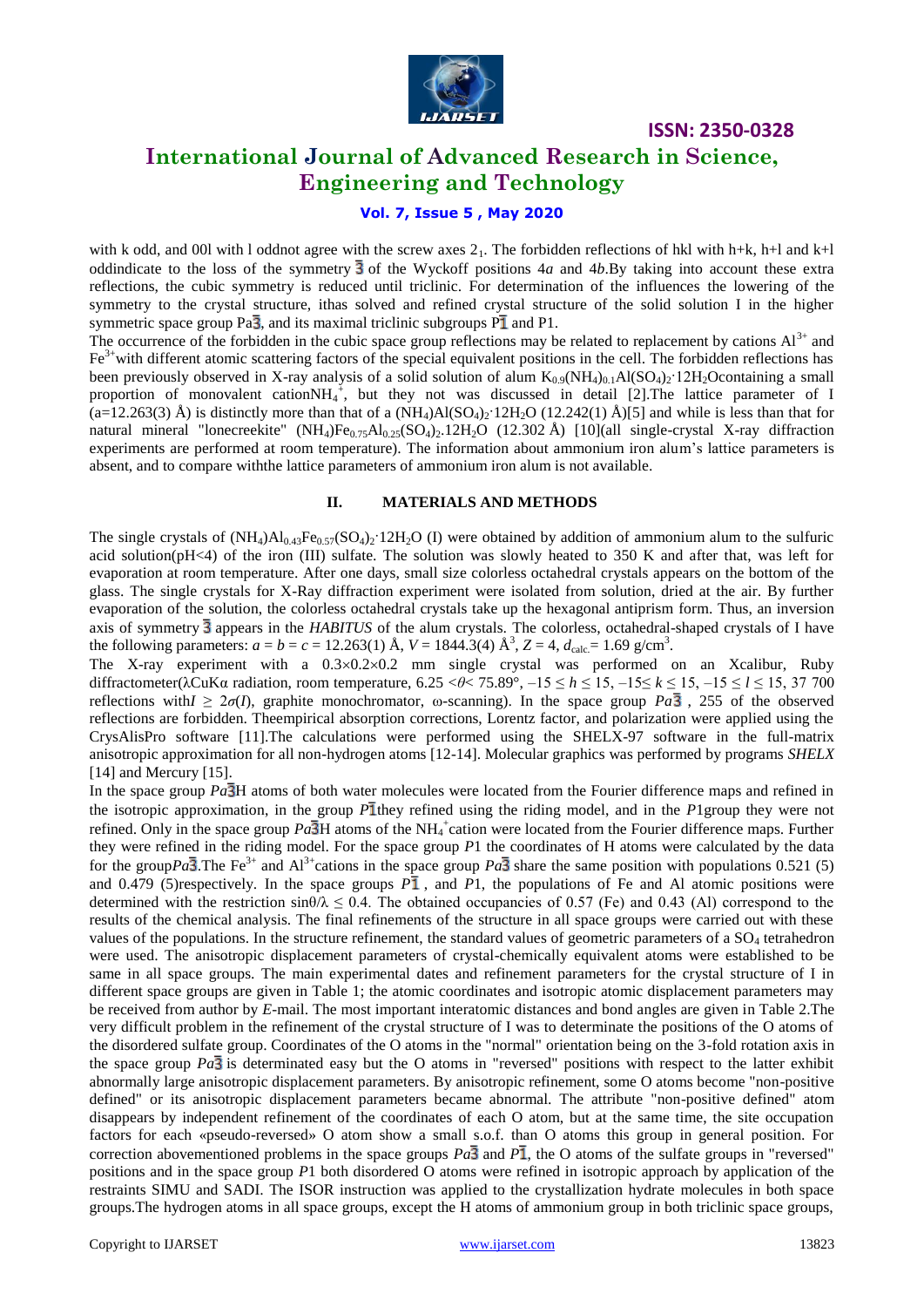

**ISSN: 2350-0328**

## **International Journal of Advanced Research in Science, Engineering and Technology**

### **Vol. 7, Issue 5 , May 2020**

were localized by difference Fourier maps. It is noteworthy, that in space group *P*1, the H atoms of the water molecules were defined from the further residual peaks of the difference Fourier maps.

In cubic space group  $Pa\bar{3}$  all H atoms, except H atoms of the ammonium group, were refined isotropically. The H atoms of the ammonium group were refined using a 'riding′ model. The H atoms in space group *P*1 were refined also using a"riding" model, but in space group *P*1, no ways applied to refine of the positions of the H atoms weresuccessful. Thegeometry of the water molecules in all space groups is slightly distorted from ideal.

In cubic group *Pa* 3 among the 37700 total observed reflections, there are 255 forbidden reflections, *i.e.* a number of forbidden reflections consist of ~0.672% from total observed reflections.

For non-centrosymmetrical space group *P*1, TWIN and BASF instructions were applied, a Flack parameter equal to0.3369 (3).

| Parameter                                               |                  | Space group    |                |  |
|---------------------------------------------------------|------------------|----------------|----------------|--|
|                                                         | $Pa\overline{3}$ | P <sub>1</sub> | P <sub>1</sub> |  |
| Independent reflections, $F_0$ > 4 $\sigma(F_0)$        | 648              | 7582           | 7582           |  |
| Refined                                                 | 65               | 624            | 865            |  |
| Number restriction                                      | 25               | 512            | 848            |  |
| $GOOF$ on $F^2$                                         | 1.162            | 1.198          | 1.107          |  |
| $R(\Sigma)$                                             | 0.0113           | 0.0353         | 0.0355         |  |
| $R_{\rm int}$                                           | 0.0811           | 0.0724         | 0.0728         |  |
| $R_1 (I > 2\sigma(I))$                                  | 0.0322           | 0.043          | 0.0432         |  |
| $wR_2 (I > 2\sigma(I))$                                 | 0.077            | 0.1268         | 0.1264         |  |
| $R_1$ (по всем отражениям)                              | 0.0299           | 0.0513         | 0.0515         |  |
| $\Delta \rho_{max}/\Delta \rho_{min}, e^2/\text{\AA}^3$ | 0.507/           | 0.673/         | 0.999/         |  |
|                                                         | $-0.386$         | $-0.825$       | $-0.868$       |  |
| $\mu$ , mm <sup>-1</sup>                                | 6.961            | 7.185          | 7.073          |  |
| Flack                                                   |                  |                | 0.51(6)        |  |

Table 1– Refinement parameters for the structure of I the space groups  $Pa\overline{3}$ ,  $P\overline{1}$ , and  $P1$ 

### **III. RESULTS AND DISCUSSION**

The crystal structure of the solid solution I in the space group  $Pa\overline{3}$  is isostructural to ammonium alum,  $NH_4Al(SO_4)$  12H<sub>2</sub>O,[5]. It consists of the octahedral  $[M(H_2O)_6]^{3+}$  cation( $M=Fe^{3+}$  and  $Al^{3+}$ ),  $[(NH_4)^+(H_2O)_6]$ hydratedammonium group and  $(SO_4)^2$  anion. These structural units alternate along the crystallographic 3–foldrotation– inversion axis and are linked through intermolecular H-bonds in the three-dimensional network (Fig. 1). The  $M^{3+}$ and  $(NH<sub>4</sub>)<sup>+</sup>$ cations are distributed on Wyckoff positions 4*a* and 4*b*, respectively. The disordered  $(SO<sub>4</sub>)<sup>2</sup>$  tetrahedra are distorted and in a reversed orientation along the threefold axis (8c position).In the  $[M(H_2O)_6]^{3+}$  octahedron, the  $M^{3+}$  $OH<sub>2</sub>$  distance (1.9399(14) Å) (Tabl. 2) is appreciably longer than the Al—OH<sub>2</sub>bond distance in the ammonium alum  $(1.883(1)$  Å) [5], the sodium alum  $(1.881(1)$  Å) [6] and the potassium alum  $(1.908(8)$  Å) [7]. At the same time, the M—O distance is shorter than the sum of the ionic radii of the  $Fe^{3+}$ cation and oxygen atom (2.00 Å) [16] or than the Fe—OH<sub>2</sub> distance 1.997(3) Å [17].

The  $(SO_4)^2$  group is distributed in two mutually pseudo reversed orientations with respect to the threefold axis with thesite occupancy factors 0.866(8) and 0.134(8) respectively for the "normal" and the "pseudo-reversed" orientations. The Oatoms in the "normal" orientations form an almost regular tetrahedron around the S atom in contrary to the O atoms of the "reversed" orientation. Both O atoms on the threefold axis have large isotropic displacement parameters, those points to a large uncertainty in the positions those atoms. The N atom of the  $(NH_4)^+$  group is placed on the 3-fold rotation–inversion symmetry axis between two sulfate anions and disordered with equal probability in two orientations related to each other by a centre of symmetry (Fig.1).

The ammonium group ineach orientation is surrounded by a highly disordered tetrahedron, which is formed by three water molecules O*w*(2), which involved in the hydrogen bond N–HO*w*(2) and related to each other by the 3–fold axis and one  $O(1A)$  atom participating in the hydrogen bond N–HO(1A). The significantly difference in the distance  $N \cdot \cdot$ OH<sup>2</sup> 3.034(2) Å and N...O(sulfate) 2.721(4) Å is typical properties of all *α*–alum crystal structures (Abdeen*et al.*, 1981; Nyburg*et al.*, 2000). The various hydrogen bond distances and angles are given in Tabl. 2.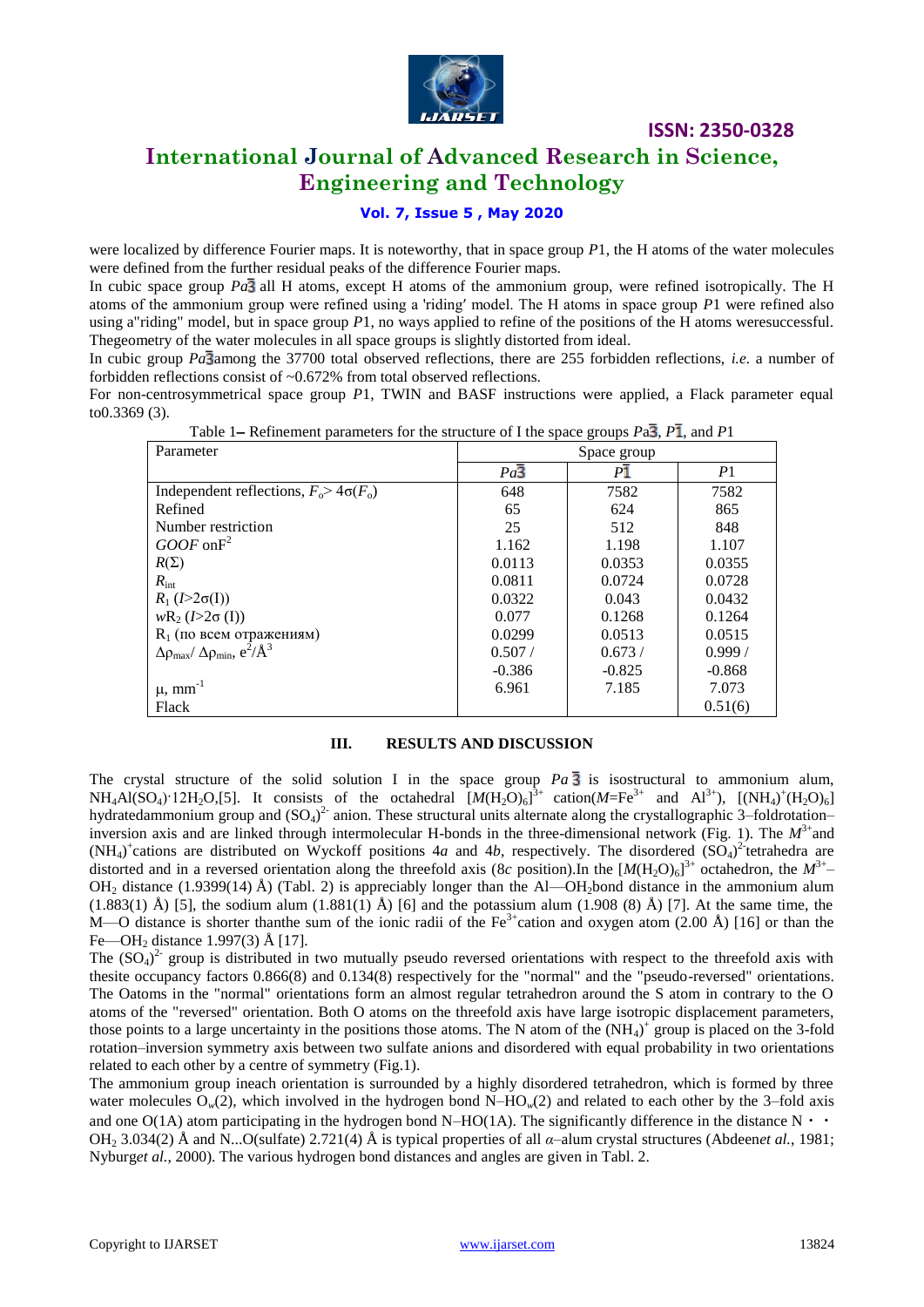

**ISSN: 2350-0328**

### **Vol. 7, Issue 5 , May 2020**

| Parameter                  | Space group      |                            |                          |  |
|----------------------------|------------------|----------------------------|--------------------------|--|
|                            | $Pa\overline{3}$ | P <sub>1</sub>             | P <sub>1</sub>           |  |
| $\overline{d(M^{3+}-O)}$   | 1.9399(14)       | $1.934(2) - 1.940(3)$      | $1.920(7) - 1.957(7)$    |  |
|                            |                  | 1.938(av.)                 | 1.938(av.)               |  |
| $\omega(O_w-M-O_w)$        | 89.31(6)         | 89.16(12)-89.35(12)        | $88.7(3) - 89.9(3)$      |  |
|                            |                  | Geometry of sulfate groups |                          |  |
| $d(S-O(1))$                | 1.439(4)         | $1.436(4) - 1.442(4)$      | 1.446; $1.440$ (av.)**   |  |
| $d(S-O(2))$ <sup>*</sup>   | 1.4686(19)       | $1.464(3) - 1.471(3)$      | 1.473; 1.461 $(av.)$ **  |  |
| $d(S-O(1A))$               | 1.34(3)          | $1.454(11) - 1.461(11)$    | $1.455$ (av.)            |  |
| $d(S-O(2A))$               | 1.455(11)        | $1.448(11) - 1.469(11)$    | $1.456$ (av.)            |  |
| $\omega(O(1) - S - O(1A))$ | 180              | 163.3(10); 164.1(11)       | 156.9(9); 169.4(10)      |  |
|                            |                  | $171.9(11)$ ; $176.1(10)$  | $175.7(9)$ ; $176.8(10)$ |  |
| d(NO(1A))                  | 2.721(4)         | 2.608-2.708                | 2.626-2.769              |  |
| $d(NO_w)$                  | 3.034(4)         | 3.028-3.035                | 2.962-3.134              |  |
| p                          | 0.866(8)         | $0.873(4)$ ; $0.876(4)$    | $0.791(6)$ ; $0.796(6)$  |  |
|                            |                  | $0.869(4)$ ; $0.874(4)$    | $0.796(6)$ ; $0.829(6)$  |  |

Table2–Most important distances  $d(\hat{A})$ , angles  $\omega$ (deg), and site populationsp in structure of I

 $*$  In the space groups  $P\bar{1}$ , and P1, the symbol O(2) denotes O atoms of the SO<sub>4</sub> group, which are in a general position in the space group  $Pa\overline{3}$ .

\*\* O atoms belong to the ordered sulfate groups.



Fig 1 -The row formed by alternated along the crystallographic 3–fold rotation–inversion axis  $[M(H_2O)_6]^+$  and  $NH_4^+$ cationsand disordered  $(SO_4)^2$ <sup>2</sup> anion in the space group  $Pa\overline{3}$ . The O atoms of the disordered sulfate group are shown specially asellipsoids with 50% probability.

In the space group  $P\bar{1}$  (*Z*=4), the  $M^{3+}$ cations are on the crystallographic centers of symmetry: at the vertices and on the face of a cube (Fig. 2). The  $M^{3+}$ —O distances in the centrosymmetrical coordination octahedron of the  $M^{3+}$ cation are various in the range of 1.934 (2)–1.940(2) Å). That distances in the range 3*σ*are comparable to analogical distance observed in the space group  $Pa\overline{3}$  (1.9399(14) Å).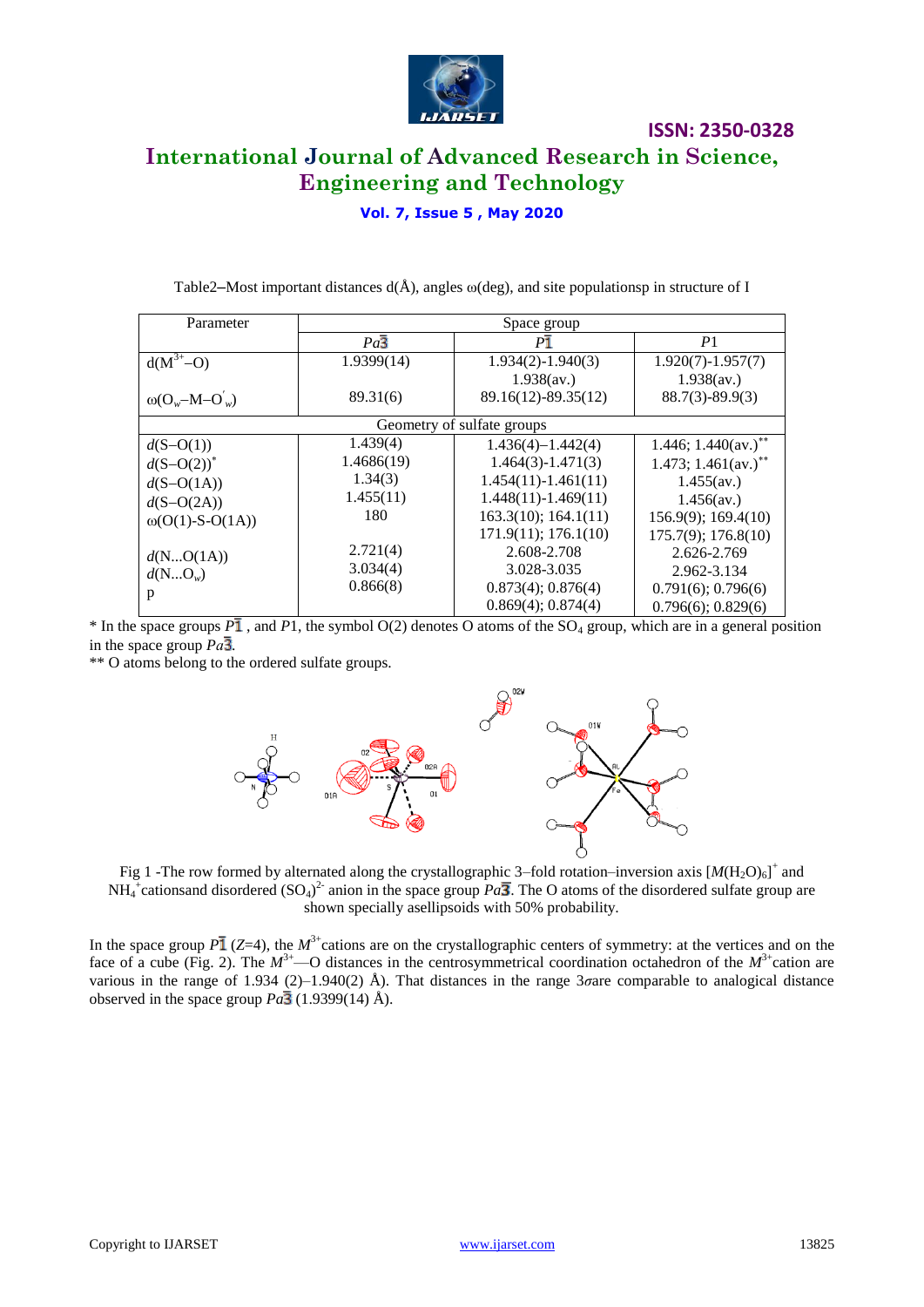

**ISSN: 2350-0328**

**Vol. 7, Issue 5 , May 2020**



**Fig 2 - Crystal packing of I in space group** *P* **. Atom's labels do not show for simplicity.**

All four  $NH_4^+$  groups are placed in the body center and at a half of the lattice period, forming thus, an own a facecentered sublattice shifted on a half of a lattice period relatively to a face–centered sublattice of  $M^3$ <sup>+</sup>cations. The distances N...OH<sub>2</sub> are in the range of  $3.028-3.035$  A and the distances N...O(sulfate) are in the range of  $2.608 - 2.708$ Å. All four sulfate groups are distributed in two mutually pseudo-reversed orientations. The angles O—S—O formed between two inverted O atoms owing to applicated restictions to the geometry of the sulfate group are closely to 180°. The site occupancy factor for "normal" orientations equal to 0.873(4), 0.876(4), 0.869 (4) and 0.874(4).The coordinates of the *M* 3+ ions in non-symmetric triclinic space group *P*1 (*Z*=8) do not differ in a range of 3*σ*from thatin cubic space groups  $Pa\overline{3}$  and  $P\overline{1}$ .The *M*—OH<sub>2</sub> distances vary in a range of 1.920(7)-1.957(7)Å. The coordination angles O—M—O are almostregular. It should be noted that the sum of any two *trans* locatedM—O distances have almost the equal value, *i.e.* two*trans*–*M*—O distances have either closely values or a one shorter distance is located opposite to a longer. In that space group, only four from eight sulfate groups are disordered in two mutually pseudo reversed orientations; other four has a fully ordered orientation having an unit population. There is a visible dispersion in the relativepopulations of the "normal" orientations of the sulfate groups: 0.791(6), 0.796(6), 0.796(6), 0.829(6) and. The O-S-O angles formed by two opposite located O atoms exhibit a visible deviations from linearity: 156.9(9), 169.4(10),175.7(9) and 176.8(10). That angles indicate on the fact that O atoms of the "reversed" sulfate groups do not located onthe 3–fold rotation axis in space group  $Pa\overline{3}$ . Because of this the O atoms of the "reversed" sulfate groups have large anisotropic displacement parameters and coordinates with have large standard uncertainties.

In space group *P*1, the N atoms of all four ammonium groups do not reveal distinct shifts from their positions as in both *Pa*<sup>3</sup> and *P*<sup>1</sup> space groups. However, large standard uncertainties of the coordinates have pointed to the possibility of aslightly disturbance in the positions of these atoms.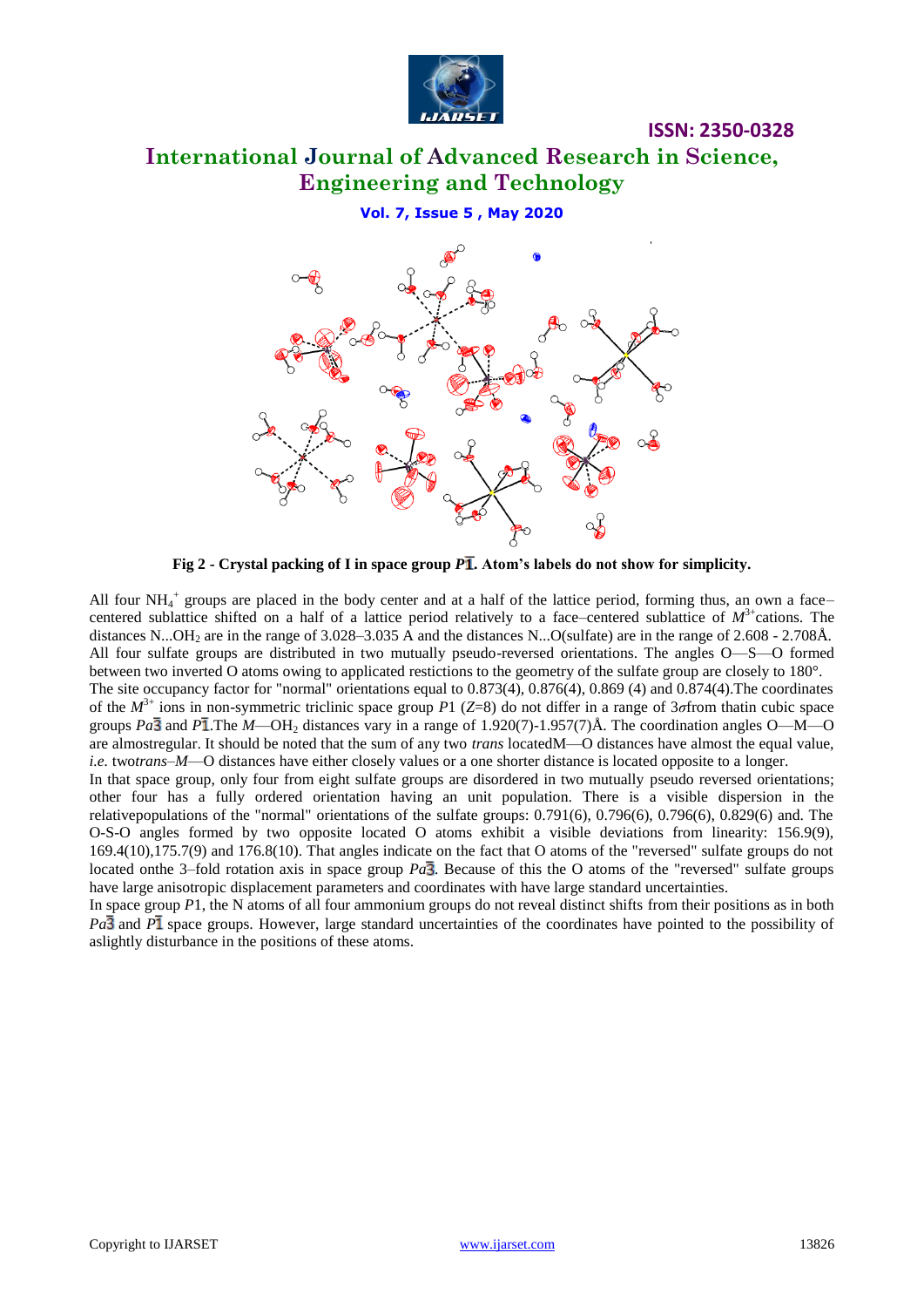

**ISSN: 2350-0328**

**Vol. 7, Issue 5 , May 2020**



**Fig 3 - Crystal packing of I in the space group** *P***1. Atom's symbols do not show.**

The ammonium groups being between full ordered and disordered sulfate groups may to form either one or no H–bonds with the sulfate groups. One H–bonds may be to form with the O atom of the sulfate group in the "reversed" orientation. If the sulfate group is in "normal" orientaion, the ammonium group form no H–bond with the sulfate groups.

Thus, a centrosymmetric surrounding around the ammonium groups may be realized depends on the relative orientations of the sulfate groups around ammonium group.

Six short contacts N...OH<sub>2</sub> corresponding to the intermolecular H–bonds indicate on the orientational disorder of the ammonium group. The  $N \cdot \cdot \cdot O$  distances are in the range of 2.962–3.134 A. The short contacts N...O(sulfate) lie in the range of 2.626–2.769 Å. Because of complexity of the presentation a bulk table of the intermolecular distances and analogy in the motif of the H–bonds architecture in all three space groups, the H–bonding pattern and a short intermolecular contacts are presented only for space group *Pa*3 (Fig.2). It is necessary to notice that in all space groups intermolecular short contacts H...H (*≈*2.0 Å)are observed. These short contacts are formed by water molecules coordinated with  $M^{3+}$ cation, *i.e.* by the Fe<sup>3+</sup> and Al<sup>3+</sup>cations having a different ionic radii. Averaged coordination surrounds of the  $M<sup>3+</sup>$ cation have been deformated and differ from that for each metal cations.

### **IV. CONCLUSION**

Results of the solution and refinement of the crystal structure of  $(NH_4)Fe_{0.55}Al0.45(SO_4)_2.12H_2O$  in the space groups  $Pa\overline{3}$ , $P\overline{1}$  and  $P1$  have showed, that:

a) the substitution for one other two metal ions in the crystal lattice of the alum solid solution with close ratios led to reduction of the crystal space group symmetry, that appears in the lack of the reflections systematic absence, *i.e.*  collectedX-ray reflections are characteristic for the triclinic crystal system,

b) the  $M^{3+}$ –O distance in the coordination polyhedron shown some averaged values, which is more than the usual Al<sup>3+</sup>– O distance and less than the usual distance  $Fe^{3+}$ –O, caused by local deformation of the metal environment in the crystal structure,

c) the site occupancy factor of the Fe<sup>3+</sup>/Al<sup>3+</sup> ions in the space groups  $Pa\overline{3}$ ,  $P\overline{1}$  and P1 have a different values,

d) some of the sulfate groups in both the triclinic space groups show a different orientations with respect to the noncrystallographic 3–fold axis, for example, part of the sulfate groups in the space group *P*1 are found only in the ordered orientation.

### **REFERENCES**

[1]ShtukenbergA. G., Euler H., Kirfel A. Symmetry reduction and cation ordering in alum solid solutions. *ZeitschriftfürKristallographie*, 2007,vol.222, no.1,pp.73–82.

[2]Rozhdestvenskaya I. V., Frank-Kamenetskaya O. V., Shtukenberg A. G., Bannova I. I.Triclinic crystal structure of the birefringence crystal of alum K(Al0.95Cr0.05)(SO4)212H2O. *J. Struct. Chem*., 2001, vol. 42, no. 4, pp.628-638.

[3]Shtukenberg A. G., Punin Yu. O., Frank-Kamenetskaya O. V. Kinetic ordering and growth dissymmetrization of the crystalline solid solutions.*Russ. Chem. Rev.,* 2006, vol.75,pp.1083-1106.